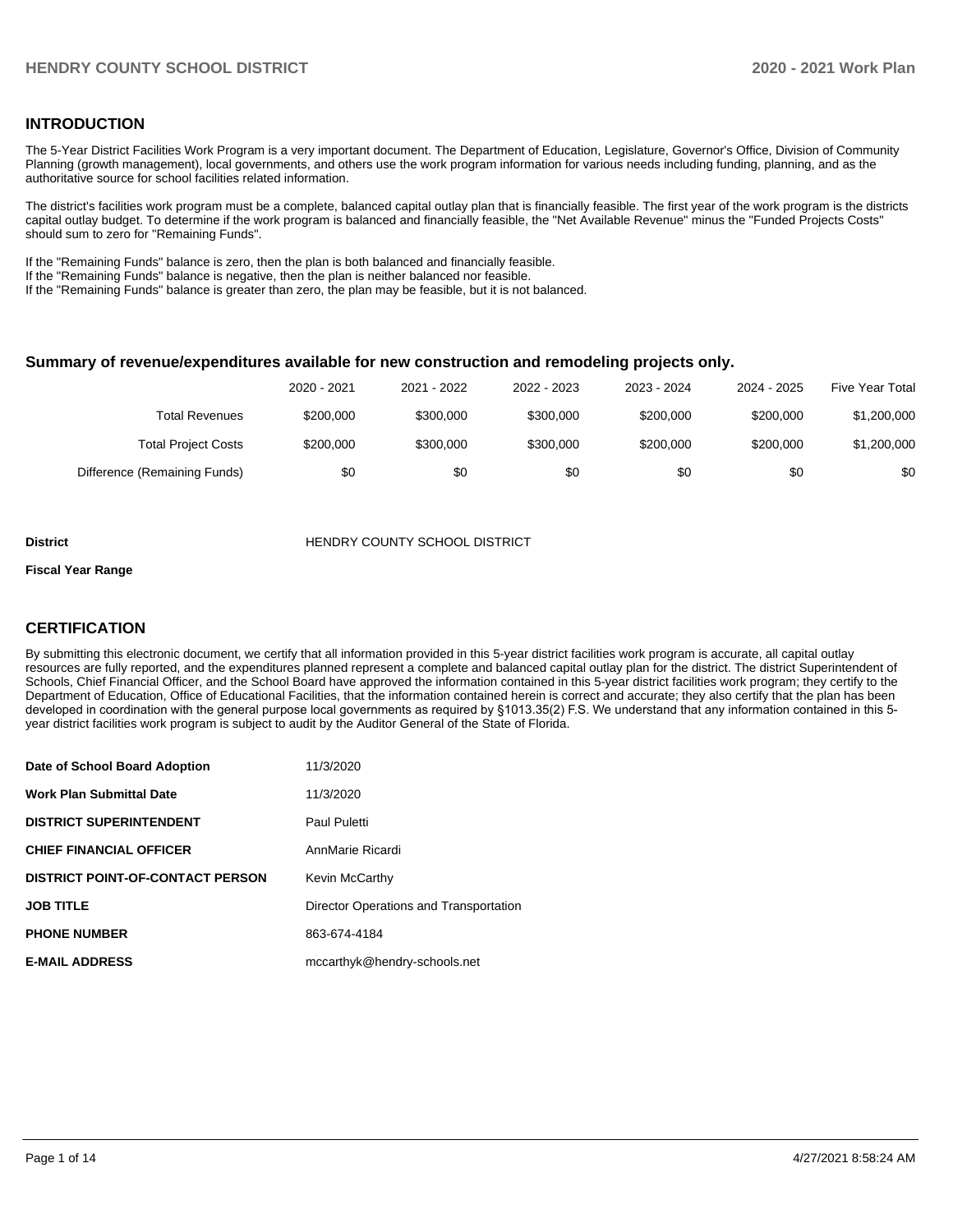# **Expenditures**

#### **Expenditure for Maintenance, Repair and Renovation from 1.50-Mills and PECO**

Annually, prior to the adoption of the district school budget, each school board must prepare a tentative district facilities work program that includes a schedule of major repair and renovation projects necessary to maintain the educational and ancillary facilities of the district.

|                                  | Item                                                                                                                                                                                                                                                                                                                                                                                                                                                                                                                                      | 2020 - 2021<br><b>Actual Budget</b> | 2021 - 2022<br>Projected | 2022 - 2023<br>Projected | 2023 - 2024<br>Projected | 2024 - 2025<br>Projected | Total        |  |  |  |
|----------------------------------|-------------------------------------------------------------------------------------------------------------------------------------------------------------------------------------------------------------------------------------------------------------------------------------------------------------------------------------------------------------------------------------------------------------------------------------------------------------------------------------------------------------------------------------------|-------------------------------------|--------------------------|--------------------------|--------------------------|--------------------------|--------------|--|--|--|
| <b>HVAC</b>                      |                                                                                                                                                                                                                                                                                                                                                                                                                                                                                                                                           | \$0                                 | \$0                      | \$0                      | \$0                      | \$0                      | \$0          |  |  |  |
|                                  | Locations: No Locations for this expenditure.                                                                                                                                                                                                                                                                                                                                                                                                                                                                                             |                                     |                          |                          |                          |                          |              |  |  |  |
| Flooring                         |                                                                                                                                                                                                                                                                                                                                                                                                                                                                                                                                           | \$0                                 | \$0                      | \$0                      | \$0                      | \$0                      | \$0          |  |  |  |
| Locations:                       | No Locations for this expenditure.                                                                                                                                                                                                                                                                                                                                                                                                                                                                                                        |                                     |                          |                          |                          |                          |              |  |  |  |
| Roofing                          |                                                                                                                                                                                                                                                                                                                                                                                                                                                                                                                                           | \$0                                 | \$0                      | \$0                      | \$0                      | \$0                      | \$0          |  |  |  |
|                                  | Locations: No Locations for this expenditure.                                                                                                                                                                                                                                                                                                                                                                                                                                                                                             |                                     |                          |                          |                          |                          |              |  |  |  |
| Safety to Life                   |                                                                                                                                                                                                                                                                                                                                                                                                                                                                                                                                           | \$0                                 | \$0                      | \$0                      | \$0                      | \$0                      | \$0          |  |  |  |
|                                  | Locations: No Locations for this expenditure.                                                                                                                                                                                                                                                                                                                                                                                                                                                                                             |                                     |                          |                          |                          |                          |              |  |  |  |
| Fencing                          |                                                                                                                                                                                                                                                                                                                                                                                                                                                                                                                                           | \$0                                 | \$0                      | \$0                      | \$0                      | \$0                      | \$0          |  |  |  |
|                                  | Locations: No Locations for this expenditure.                                                                                                                                                                                                                                                                                                                                                                                                                                                                                             |                                     |                          |                          |                          |                          |              |  |  |  |
| Parking                          |                                                                                                                                                                                                                                                                                                                                                                                                                                                                                                                                           | \$0                                 | \$0                      | \$0                      | \$0                      | \$0                      | \$0          |  |  |  |
|                                  | Locations: No Locations for this expenditure.                                                                                                                                                                                                                                                                                                                                                                                                                                                                                             |                                     |                          |                          |                          |                          |              |  |  |  |
| Electrical                       |                                                                                                                                                                                                                                                                                                                                                                                                                                                                                                                                           | \$0                                 | \$0                      | \$0                      | \$0                      | \$0                      | \$0          |  |  |  |
|                                  | Locations: No Locations for this expenditure.                                                                                                                                                                                                                                                                                                                                                                                                                                                                                             |                                     |                          |                          |                          |                          |              |  |  |  |
| Fire Alarm                       |                                                                                                                                                                                                                                                                                                                                                                                                                                                                                                                                           | \$0                                 | \$0                      | \$0                      | \$0                      | \$0                      | \$0          |  |  |  |
|                                  | Locations: No Locations for this expenditure.                                                                                                                                                                                                                                                                                                                                                                                                                                                                                             |                                     |                          |                          |                          |                          |              |  |  |  |
| Telephone/Intercom System        |                                                                                                                                                                                                                                                                                                                                                                                                                                                                                                                                           | \$0                                 | \$0                      | \$0                      | \$0 <sub>1</sub>         | \$0                      | \$0          |  |  |  |
|                                  | Locations: No Locations for this expenditure.                                                                                                                                                                                                                                                                                                                                                                                                                                                                                             |                                     |                          |                          |                          |                          |              |  |  |  |
| <b>Closed Circuit Television</b> |                                                                                                                                                                                                                                                                                                                                                                                                                                                                                                                                           | \$0                                 | \$0                      | \$0                      | \$0                      | \$0                      | \$0          |  |  |  |
|                                  | Locations: No Locations for this expenditure.                                                                                                                                                                                                                                                                                                                                                                                                                                                                                             |                                     |                          |                          |                          |                          |              |  |  |  |
| Paint                            |                                                                                                                                                                                                                                                                                                                                                                                                                                                                                                                                           | \$0                                 | \$0                      | \$0                      | \$0                      | \$0                      | \$0          |  |  |  |
|                                  | Locations: No Locations for this expenditure.                                                                                                                                                                                                                                                                                                                                                                                                                                                                                             |                                     |                          |                          |                          |                          |              |  |  |  |
| Maintenance/Repair               |                                                                                                                                                                                                                                                                                                                                                                                                                                                                                                                                           | \$3,434,594                         | \$2,414,600              | \$2,454,509              | \$2,811,133              | \$2,985,755              | \$14,100,591 |  |  |  |
|                                  | Locations: CENTRAL ELEMENTARY, CLEWISTON ADMINISTRATIVE OFFICES, CLEWISTON MIDDLE, CLEWISTON SENIOR HIGH, CLEWISTON<br>TRANSPORTATION, CLEWISTON YOUTH DEVELOPMENT ACADEMY, COUNTRY OAKS ELEMENTARY, EASTSIDE ELEMENTARY,<br>EDWARD A UPTHEGROVE ELEMENTARY, LA BELLE ELEMENTARY, LA BELLE SENIOR HIGH, LA BELLE WAREHOUSE (PRINT SHOP,<br>MAINT, & TRANS), LABELLE MIDDLE, LABELLE YOUTH DEVELOPMENT ACADEMY, MONTURA EARLY LEARNING CENTER,<br>SUPERINTENDENT'S OFFICE(ANNEX), SUPERINTENDENT'S OFFICE(COURTHOUSE), WESTSIDE ELEMENTARY |                                     |                          |                          |                          |                          |              |  |  |  |
|                                  | <b>Sub Total:</b>                                                                                                                                                                                                                                                                                                                                                                                                                                                                                                                         | \$3,434,594                         | \$2,414,600              | \$2,454,509              | \$2,811,133              | \$2,985,755              | \$14,100,591 |  |  |  |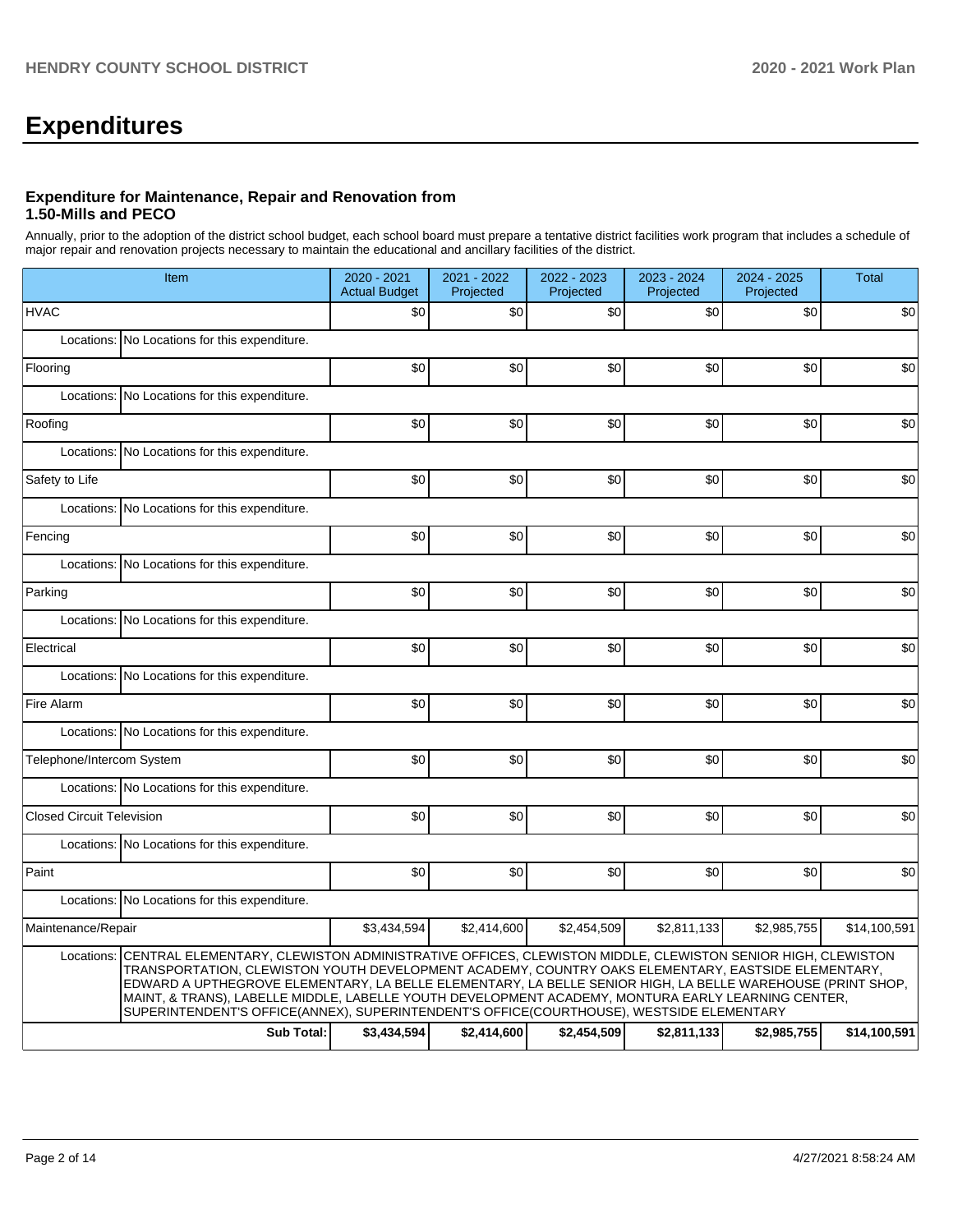| <b>PECO Maintenance Expenditures</b> | ጦጣ<br>ง∪    | ሶስ<br>JU.   | \$0 <sub>1</sub> | \$0         | ا 30        | \$0          |
|--------------------------------------|-------------|-------------|------------------|-------------|-------------|--------------|
| 1.50 Mill Sub Total: I               | \$3,434,594 | \$2,414,600 | \$2,454,509      | \$2,811,133 | \$2,985,755 | \$14,100,591 |

No items have been specified.

| Total:<br>. | \$3.434.594 | \$2,414,600 | \$2.454.509 | \$2,811,133 | \$2.985.755 | .100.591،<br>\$14 |
|-------------|-------------|-------------|-------------|-------------|-------------|-------------------|
|             |             |             |             |             |             |                   |

#### **Local 1.50 Mill Expenditure For Maintenance, Repair and Renovation**

Anticipated expenditures expected from local funding sources over the years covered by the current work plan.

| Item                                                         | 2020 - 2021<br><b>Actual Budget</b> | 2021 - 2022<br>Projected | 2022 - 2023<br>Projected | 2023 - 2024<br>Projected | $2024 - 2025$<br>Projected | <b>Total</b> |
|--------------------------------------------------------------|-------------------------------------|--------------------------|--------------------------|--------------------------|----------------------------|--------------|
| Remaining Maint and Repair from 1.5 Mills                    | \$3,434,594                         | \$2,414,600              | \$2,454,509              | \$2,811,133              | \$2,985,755                | \$14,100,591 |
| Maintenance/Repair Salaries                                  | \$54,990                            | \$54,990                 | \$54,990                 | \$54,990                 | \$54,990                   | \$274,950    |
| <b>School Bus Purchases</b>                                  | \$715,000                           | \$500,000                | \$500,000                | \$500,000                | \$550,000                  | \$2,765,000  |
| <b>Other Vehicle Purchases</b>                               | \$90,000                            | \$60,000                 | \$60,000                 | \$60,000                 | \$6,000                    | \$276,000    |
| <b>Capital Outlay Equipment</b>                              | \$0                                 | \$0                      | \$0                      | \$0                      | \$0                        | \$0          |
| Rent/Lease Payments                                          | \$352,933                           | \$363,566                | \$374,518                | \$385,798                | \$388,156                  | \$1,864,971  |
| <b>COP Debt Service</b>                                      | \$0                                 | \$0                      | \$0                      | \$0                      | \$0                        | \$0          |
| Rent/Lease Relocatables                                      | \$0                                 | \$0                      | \$0                      | \$0                      | \$0                        | \$0          |
| <b>Environmental Problems</b>                                | \$0                                 | \$0                      | \$0                      | \$0                      | \$0                        | \$0          |
| ls.1011.14 Debt Service                                      | \$99,884                            | \$99,955                 | \$100,030                | \$100,107                | \$110,275                  | \$510,251    |
| <b>Special Facilities Construction Account</b>               | \$0                                 | \$0                      | \$0                      | \$0                      | \$0                        | \$0          |
| Premiums for Property Casualty Insurance - 1011.71<br>(4a,b) | \$0                                 | \$0                      | \$0                      | \$0                      | \$0                        | \$0          |
| Qualified School Construction Bonds (QSCB)                   | \$0                                 | \$0                      | \$0                      | \$0                      | \$0                        | \$0          |
| Qualified Zone Academy Bonds (QZAB)                          | \$158,133                           | \$158,133                | \$158,133                | \$158,133                | \$158,133                  | \$790,665    |
| purchase Modulars                                            | \$300,000                           | \$200,000                | \$300,000                | \$200,000                | \$200,000                  | \$1,200,000  |
| <b>Local Expenditure Totals:</b>                             | \$5,205,534                         | \$3,851,244              | \$4,002,180              | \$4,270,161              | \$4,453,309                | \$21,782,428 |

# **Revenue**

### **1.50 Mill Revenue Source**

Schedule of Estimated Capital Outlay Revenue from each currently approved source which is estimated to be available for expenditures on the projects included in the tentative district facilities work program. All amounts are NET after considering carryover balances, interest earned, new COP's, 1011.14 and 1011.15 loans, etc. Districts cannot use 1.5-Mill funds for salaries except for those explicitly associated with maintenance/repair projects. (1011.71 (5), F.S.)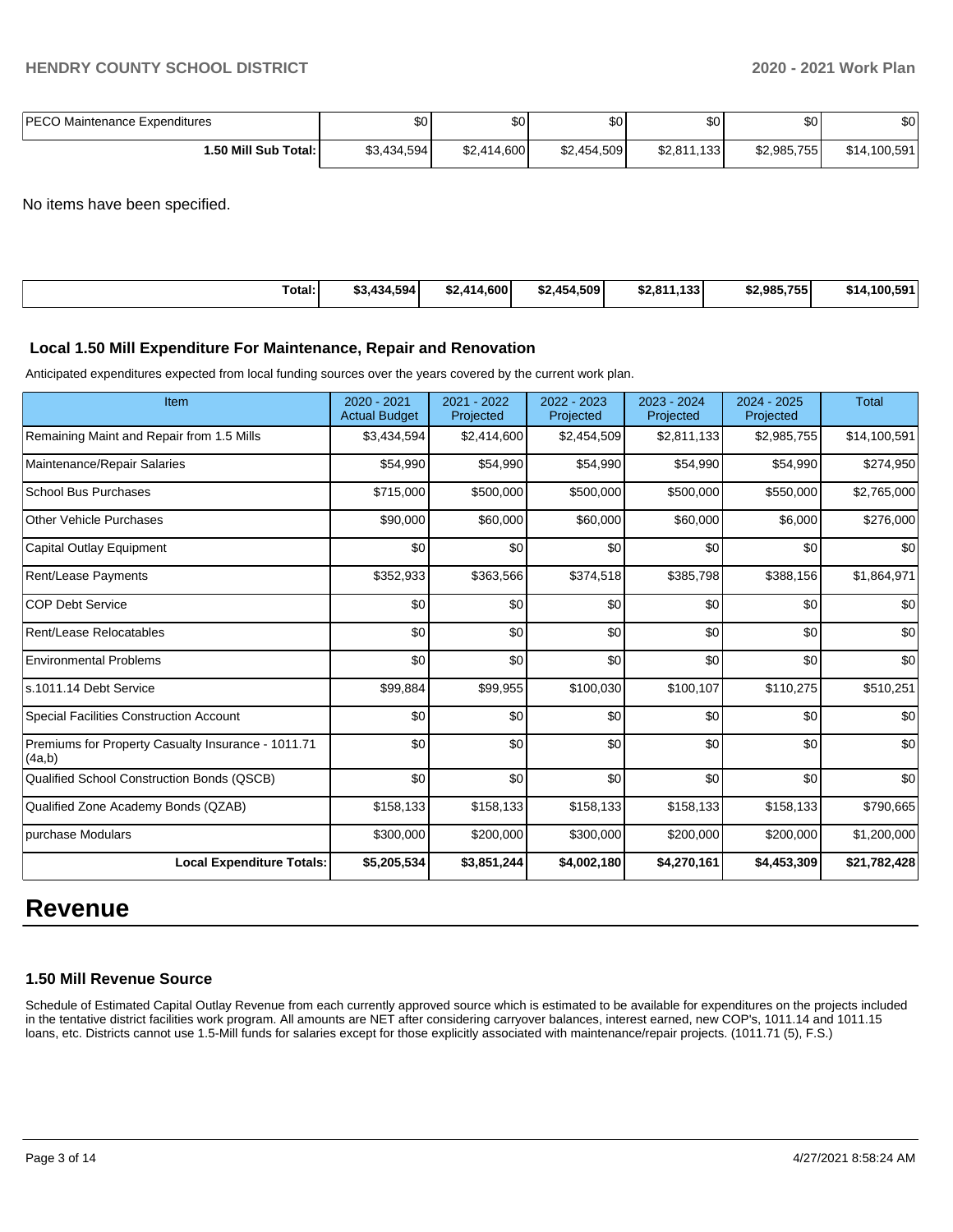# **HENDRY COUNTY SCHOOL DISTRICT 2020 - 2021 Work Plan**

| <b>Item</b>                                                                         | Fund | $2020 - 2021$<br><b>Actual Value</b> | $2021 - 2022$<br>Projected | $2022 - 2023$<br>Projected | $2023 - 2024$<br>Projected | $2024 - 2025$<br>Projected | Total            |
|-------------------------------------------------------------------------------------|------|--------------------------------------|----------------------------|----------------------------|----------------------------|----------------------------|------------------|
| (1) Non-exempt property<br>lassessed valuation                                      |      | \$2,605,056,574                      | \$2,690,383,918            | \$2,795,200,996            | \$2,911,854,286            | \$3,039,039,973            | \$14,041,535,747 |
| $(2)$ The Millage projected for<br>discretionary capital outlay per<br>ls.1011.71   |      | 1.50                                 | 1.50                       | 1.50                       | 1.50                       | 1.50                       |                  |
| $(3)$ Full value of the 1.50-Mill<br>discretionary capital outlay per<br>ls.1011.71 |      | \$4,376,495                          | \$4,519,845                | \$4,695,938                | \$4,891,915                | \$5,105,587                | \$23,589,780     |
| $(4)$ Value of the portion of the 1.50<br>-Mill ACTUALLY levied                     | 370  | \$3,751,281                          | \$3,874,153                | \$4,025,089                | \$4,193,070                | \$4,376,218                | \$20,219,811     |
| $(5)$ Difference of lines $(3)$ and $(4)$                                           |      | \$625,214                            | \$645,692                  | \$670.849                  | \$698,845                  | \$729,369                  | \$3,369,969      |

#### **PECO Revenue Source**

The figure in the row designated "PECO Maintenance" will be subtracted from funds available for new construction because PECO maintenance dollars cannot be used for new construction.

| Item                                 | Fund | $2020 - 2021$<br><b>Actual Budget</b> | 2021 - 2022<br>Projected | 2022 - 2023<br>Projected | 2023 - 2024<br>Projected | $2024 - 2025$<br>Projected | Total            |
|--------------------------------------|------|---------------------------------------|--------------------------|--------------------------|--------------------------|----------------------------|------------------|
| <b>IPECO New Construction</b>        | 340  | \$0                                   | \$0                      | \$0                      | \$0 <sub>1</sub>         | \$0                        | \$0 <sub>1</sub> |
| <b>PECO Maintenance Expenditures</b> |      | ا 30                                  | \$0                      | \$0                      | \$0 <sub>1</sub>         | \$0                        | \$0 <sub>1</sub> |
|                                      |      | \$0                                   | \$0                      | \$0                      | \$0                      | \$0                        | \$0              |

### **CO & DS Revenue Source**

Revenue from Capital Outlay and Debt Service funds.

| <b>Item</b>                              | Fund | $2020 - 2021$<br><b>Actual Budget</b> | 2021 - 2022<br>Projected | 2022 - 2023<br>Projected | $2023 - 2024$<br>Projected | $2024 - 2025$<br>Projected | Total       |
|------------------------------------------|------|---------------------------------------|--------------------------|--------------------------|----------------------------|----------------------------|-------------|
| CO & DS Cash Flow-through<br>Distributed | 360  | \$269.155                             | \$269.155                | \$269.155                | \$269.155                  | \$269.155                  | \$1,345,775 |
| ICO & DS Interest on<br>Undistributed CO | 360  | \$7.936                               | \$7.936                  | \$7.936                  | \$7.936                    | \$7,936                    | \$39,680    |
|                                          |      | \$277.091                             | \$277.091                | \$277.091                | \$277.091                  | \$277.091                  | \$1,385,455 |

#### **Fair Share Revenue Source**

Nothing reported for this section. All legally binding commitments for proportionate fair-share mitigation for impacts on public school facilities must be included in the 5-year district work program.

#### **Sales Surtax Referendum**

Specific information about any referendum for a 1-cent or ½-cent surtax referendum during the previous year.

**Did the school district hold a surtax referendum during the past fiscal year 2019 - 2020?**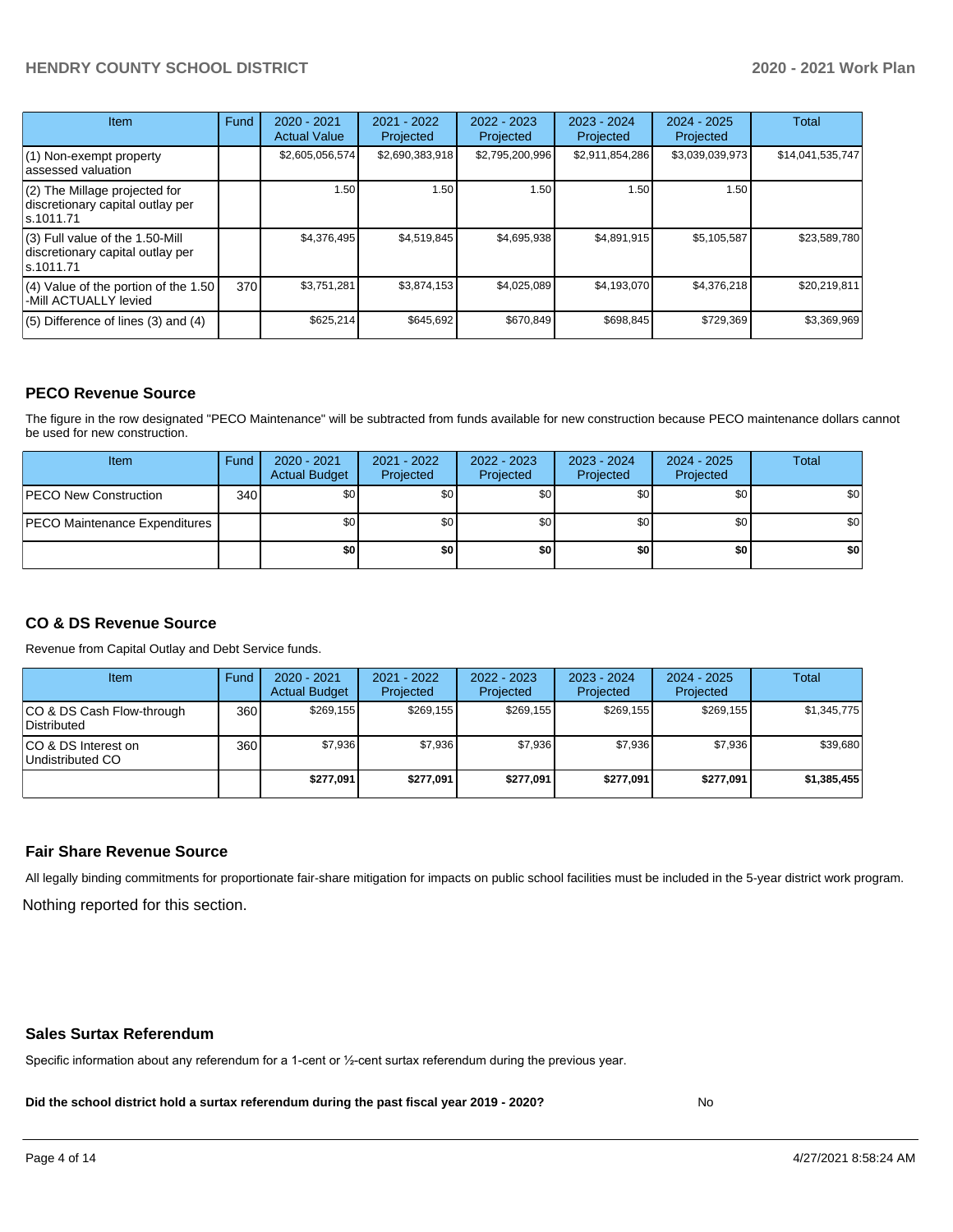# **Additional Revenue Source**

Any additional revenue sources

| Item                                                                                                                      | 2020 - 2021<br><b>Actual Value</b> | 2021 - 2022<br>Projected | 2022 - 2023<br>Projected | 2023 - 2024<br>Projected | 2024 - 2025<br>Projected | <b>Total</b> |
|---------------------------------------------------------------------------------------------------------------------------|------------------------------------|--------------------------|--------------------------|--------------------------|--------------------------|--------------|
| Proceeds from a s.1011.14/15 F.S. Loans                                                                                   | \$0                                | \$0                      | \$0                      | \$0                      | \$0                      | \$0          |
| District Bonds - Voted local bond<br>referendum proceeds per s.9, Art VII<br><b>State Constitution</b>                    | \$0                                | \$0                      | \$0                      | \$0                      | \$0                      | \$0          |
| Proceeds from Special Act Bonds                                                                                           | \$0                                | \$0                      | \$0                      | \$0                      | \$0                      | \$0          |
| Estimated Revenue from CO & DS Bond<br>Sale                                                                               | \$0                                | \$0                      | \$0                      | \$0                      | \$0                      | \$0          |
| Proceeds from Voted Capital<br>Improvements millage                                                                       | \$0                                | \$0                      | \$0                      | \$0                      | \$0                      | \$0          |
| Other Revenue for Other Capital Projects                                                                                  | \$0                                | \$0                      | \$0                      | \$0                      | \$0                      | \$0          |
| Proceeds from 1/2 cent sales surtax<br>authorized by school board                                                         | \$0                                | \$0                      | \$0                      | \$0                      | \$0                      | \$0          |
| Proceeds from local governmental<br>infrastructure sales surtax                                                           | \$0                                | \$0                      | \$0                      | \$0                      | \$0                      | \$0          |
| Proceeds from Certificates of<br>Participation (COP's) Sale                                                               | \$0                                | \$0                      | \$0                      | \$0                      | \$0                      | \$0          |
| Classrooms First Bond proceeds amount<br>authorized in FY 1997-98                                                         | \$0                                | \$0                      | \$0                      | \$0                      | \$0                      | \$0          |
| Classrooms for Kids                                                                                                       | \$0                                | \$0                      | \$0                      | \$0                      | \$0                      | \$0          |
| <b>District Equity Recognition</b>                                                                                        | \$0                                | \$0                      | \$0                      | \$0                      | \$0                      | \$0          |
| <b>Federal Grants</b>                                                                                                     | \$0                                | \$0                      | \$0                      | \$0                      | \$0                      | \$0          |
| Proportionate share mitigation (actual<br>cash revenue only, not in kind donations)                                       | \$0                                | \$0                      | \$0                      | \$0                      | \$0                      | \$0          |
| Impact fees received                                                                                                      | \$0                                | \$0                      | \$0                      | \$0                      | \$0                      | \$0          |
| Private donations                                                                                                         | \$0                                | \$0                      | \$0                      | \$0                      | \$0                      | \$0          |
| Grants from local governments or not-for-<br>profit organizations                                                         | \$0                                | \$0                      | \$0                      | \$0                      | \$0                      | \$0          |
| Interest, Including Profit On Investment                                                                                  | \$0                                | \$0                      | \$0                      | \$0                      | \$0                      | \$0          |
| Revenue from Bonds pledging proceeds<br>from 1 cent or 1/2 cent Sales Surtax                                              | \$0                                | \$0                      | \$0                      | \$0                      | \$0                      | \$0          |
| <b>Total Fund Balance Carried Forward</b>                                                                                 | \$1,377,162                        | \$0                      | \$0                      | \$0                      | \$0                      | \$1,377,162  |
| General Capital Outlay Obligated Fund<br><b>Balance Carried Forward From Total</b><br><b>Fund Balance Carried Forward</b> | \$0                                | \$0                      | \$0                      | \$0                      | \$0                      | \$0          |
| <b>Special Facilities Construction Account</b>                                                                            | \$0                                | \$0                      | \$0                      | \$0                      | \$0                      | \$0          |
| One Cent - 1/2 Cent Sales Surtax Debt<br>Service From Total Fund Balance Carried<br>Forward                               | \$0                                | \$0                      | \$0                      | \$0                      | \$0                      | \$0          |
| Capital Outlay Projects Funds Balance<br>Carried Forward From Total Fund<br><b>Balance Carried Forward</b>                | \$0                                | \$0                      | \$0                      | \$0                      | \$0                      | \$0          |
| Subtotal                                                                                                                  | \$1,377,162                        | \$0                      | \$0                      | \$0                      | \$0                      | \$1,377,162  |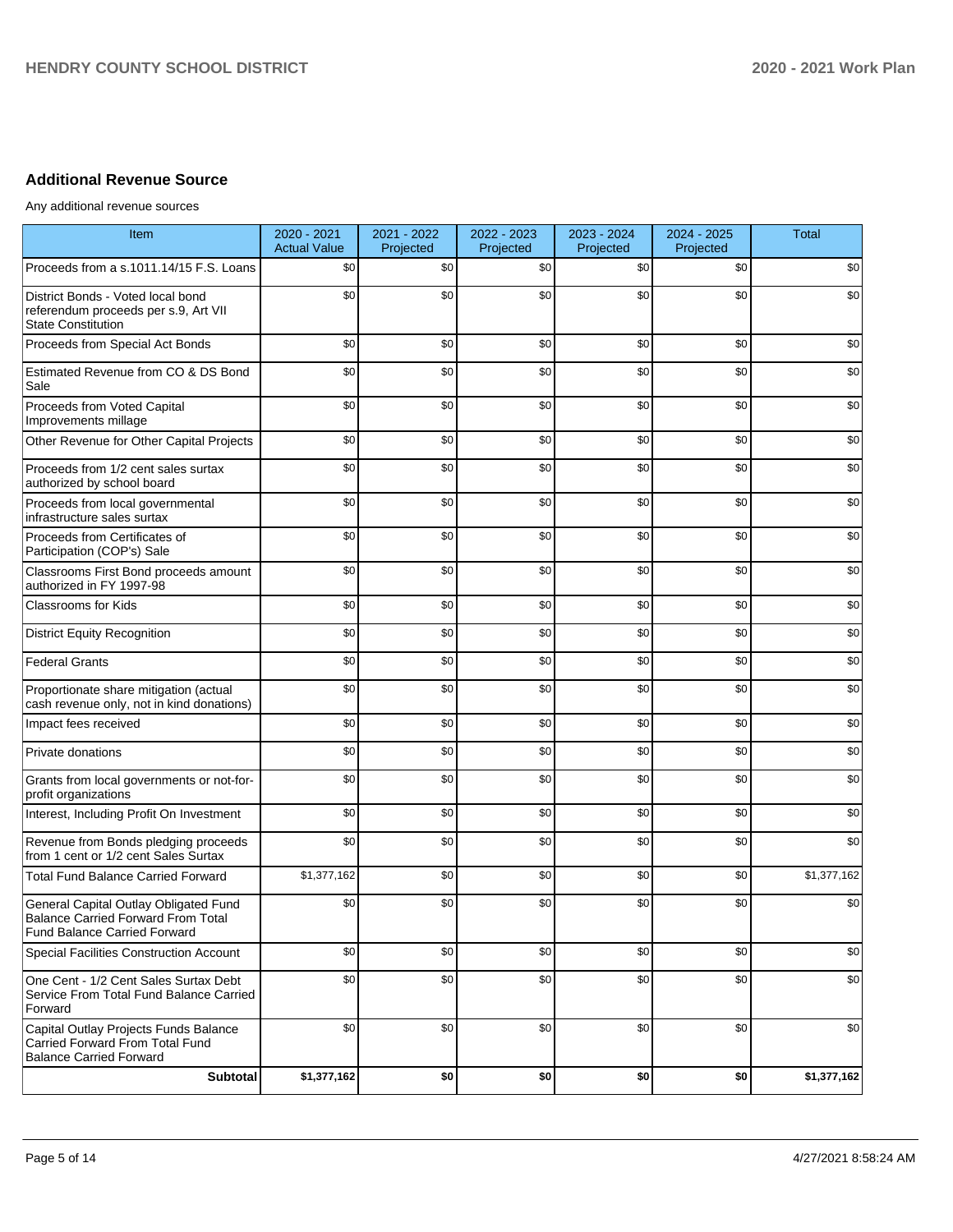# **Total Revenue Summary**

| <b>Item Name</b>                                              | $2020 - 2021$<br><b>Budget</b> | $2021 - 2022$<br>Projected | $2022 - 2023$<br>Projected | 2023 - 2024<br>Projected | $2024 - 2025$<br>Projected | <b>Five Year Total</b> |
|---------------------------------------------------------------|--------------------------------|----------------------------|----------------------------|--------------------------|----------------------------|------------------------|
| Local 1.5 Mill Discretionary Capital Outlay<br><b>Revenue</b> | \$3,751,281                    | \$3,874,153                | \$4,025,089                | \$4,193,070              | \$4,376,218                | \$20,219,811           |
| IPECO and 1.5 Mill Maint and Other 1.5<br>Mill Expenditures   | $(\$5,205,534)$                | (\$3,851,244)              | (\$4,002,180)              | (\$4,270,161)            | (\$4,453,309)              | $(\$21,782,428)$       |
| <b>PECO Maintenance Revenue</b>                               | \$0                            | \$0 <sub>1</sub>           | \$0                        | \$0                      | \$0                        | \$0                    |
| <b>Available 1.50 Mill for New</b><br><b>Construction</b>     | (\$1,454,253)                  | \$22,909                   | \$22,909                   | (\$77,091)               | (\$77,091)                 | (\$1,562,617)          |

| <b>Item Name</b>                      | 2020 - 2021<br><b>Budget</b> | 2021 - 2022<br>Projected | 2022 - 2023<br>Projected | 2023 - 2024<br>Projected | 2024 - 2025<br>Projected | <b>Five Year Total</b> |
|---------------------------------------|------------------------------|--------------------------|--------------------------|--------------------------|--------------------------|------------------------|
| ICO & DS Revenue                      | \$277,091                    | \$277,091                | \$277,091                | \$277,091                | \$277,091                | \$1,385,455            |
| <b>IPECO New Construction Revenue</b> | \$0                          | \$0                      | \$0                      | \$0                      | \$0                      | \$0                    |
| Other/Additional Revenue              | \$1,377,162                  | \$0 <sub>1</sub>         | \$0 <sub>1</sub>         | \$0                      | \$0                      | \$1,377,162            |
| <b>Total Additional Revenuel</b>      | \$1,654,253                  | \$277,091                | \$277,091                | \$277,091                | \$277,091                | \$2,762,617            |
| <b>Total Available Revenue</b>        | \$200,000                    | \$300,000                | \$300,000                | \$200,000                | \$200,000                | \$1,200,000            |

# **Project Schedules**

# **Capacity Project Schedules**

A schedule of capital outlay projects necessary to ensure the availability of satisfactory classrooms for the projected student enrollment in K-12 programs.

| <b>Project Description</b>           | Location                  |                            | 2020 - 2021 | 2021 - 2022 | 2022 - 2023 | 2023 - 2024 | 2024 - 2025 | Total  | Funded  |
|--------------------------------------|---------------------------|----------------------------|-------------|-------------|-------------|-------------|-------------|--------|---------|
| Project description<br>not specified | Location not<br>specified | Planned<br>Cost:           | \$0         | \$0         | \$0         | \$0         | \$0         |        | $$0$ No |
|                                      |                           | <b>Student Stations:</b>   |             |             |             |             | 0           |        |         |
|                                      |                           | Total Classrooms:          |             |             |             |             | 0           |        |         |
|                                      |                           | Gross Sq Ft:               |             |             |             |             |             |        |         |
|                                      |                           | $M = 0.025$ and $M = 0.01$ | $\sim$      | $\sim$      | $\sim$      | $\sim$      | $\sim$      | $\sim$ |         |

| <b>Planned Cost:</b>     | \$0 | \$0 | \$0 | \$0 | \$0 | ا 30 |
|--------------------------|-----|-----|-----|-----|-----|------|
| <b>Student Stations:</b> |     |     |     |     |     |      |
| <b>Total Classrooms:</b> |     |     |     |     |     |      |
| Gross Sq Ft:             |     |     |     |     |     |      |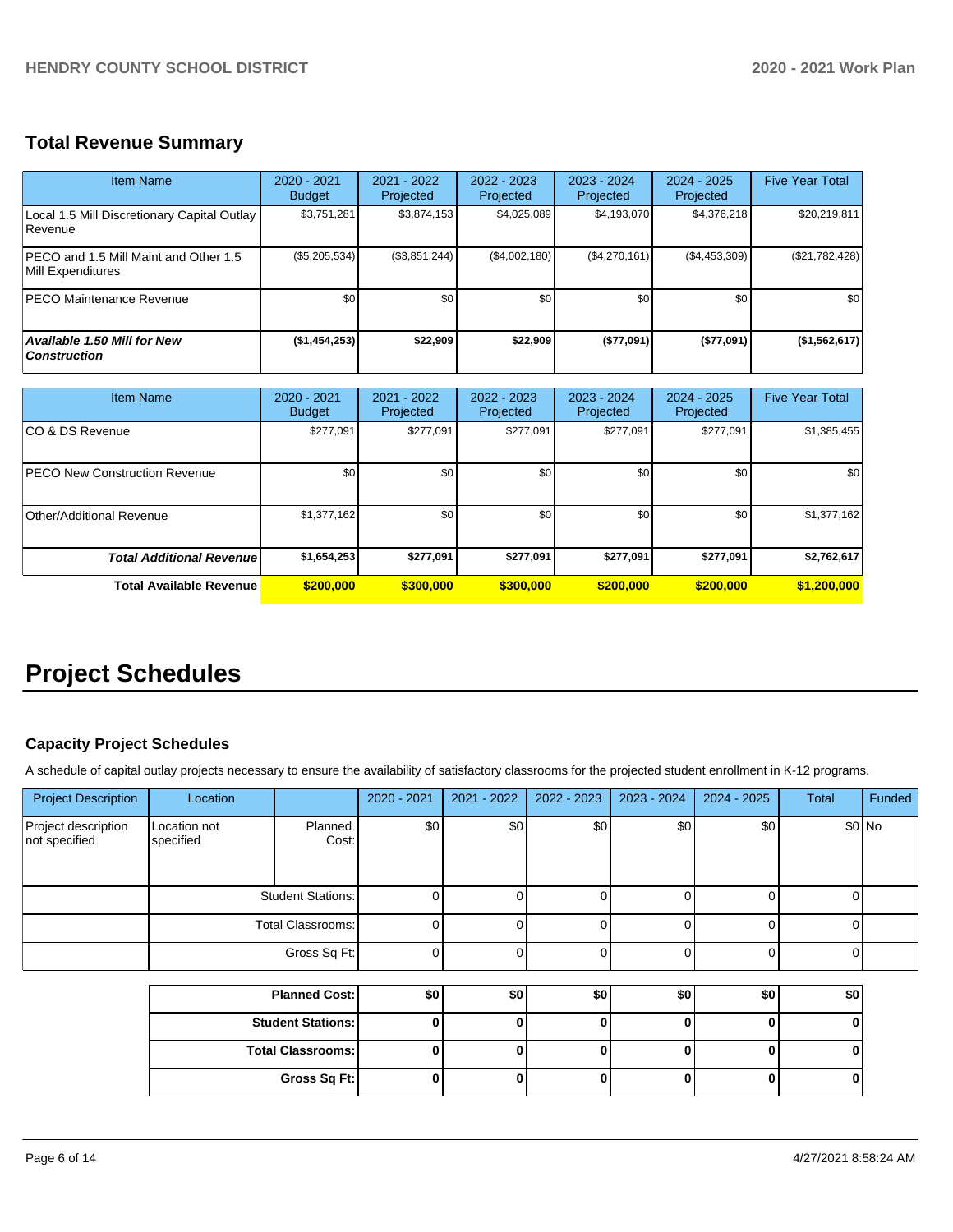#### **Other Project Schedules**

| <b>Project Description</b> | Location                                           | 2020 - 2021<br><b>Actual Budget</b> | 2021 - 2022<br>Projected | 2022 - 2023<br>Projected | 2023 - 2024<br>Projected | $2024 - 2025$<br>Projected | Total         | <b>Funded</b> |
|----------------------------|----------------------------------------------------|-------------------------------------|--------------------------|--------------------------|--------------------------|----------------------------|---------------|---------------|
| Replacement modulars       | <b>CENTRAL ELEMENTARY</b>                          | \$0                                 | \$0                      | \$100,000                | \$0                      | \$0                        | \$100,000 Yes |               |
| Replacement modulars       | <b>COUNTRY OAKS</b><br><b>ELEMENTARY</b>           | \$0                                 | \$0                      | \$0                      | \$200,000                | \$0                        | \$200,000 Yes |               |
| Modular replacement        | <b>EASTSIDE</b><br><b>ELEMENTARY</b>               | \$100,000                           | \$200,000                | \$0                      | \$0                      | \$0 <sub>1</sub>           | \$300,000 Yes |               |
| Replacement modular        | EDWARD A<br><b>UPTHEGROVE</b><br><b>ELEMENTARY</b> | \$0                                 | \$0                      | \$0                      | \$0                      | \$100,000                  | \$100,000 Yes |               |
| Modular replacement        | LA BELLE ELEMENTARY                                | \$100,000                           | \$100,000                | \$0                      | \$0                      | \$0                        | \$200,000 Yes |               |
| Modular replacement        | <b>WESTSIDE</b><br><b>ELEMENTARY</b>               | \$0                                 | \$0                      | \$200,000                | \$0                      | \$100,000                  | \$300,000 Yes |               |
|                            |                                                    | \$200,000                           | \$300,000                | \$300,000                | \$200,000                | \$200,000                  | \$1,200,000   |               |

Major renovations, remodeling, and additions of capital outlay projects that do not add capacity to schools.

### **Additional Project Schedules**

Any projects that are not identified in the last approved educational plant survey.

Nothing reported for this section.

# **Non Funded Growth Management Project Schedules**

Schedule indicating which projects, due to planned development, that CANNOT be funded from current revenues projected over the next five years.

Nothing reported for this section.

# **Tracking**

# **Capacity Tracking**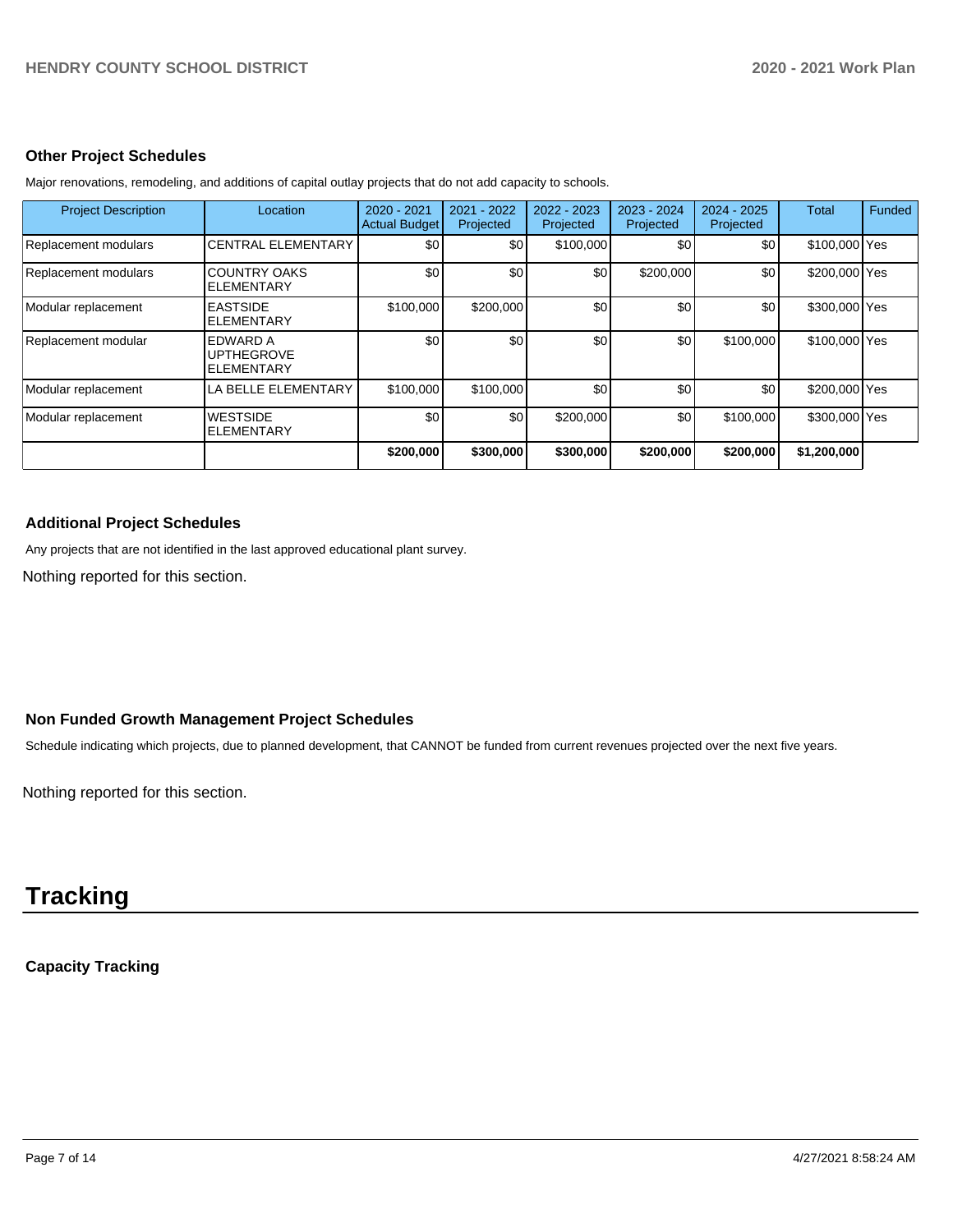| Location                                                | $2020 -$<br>2021 Satis.<br>Stu. Sta. | Actual<br>$2020 -$<br><b>2021 FISH</b><br>Capacity | Actual<br>$2019 -$<br>2020<br><b>COFTE</b> | # Class<br>Rooms | Actual<br>Average<br>$2020 -$<br>2021 Class<br><b>Size</b> | Actual<br>$2020 -$<br>2021<br>Utilization | <b>New</b><br>Stu.<br>Capacity | <b>New</b><br>Rooms to<br>be<br>Added/Re<br>moved | Projected<br>$2024 -$<br>2025<br><b>COFTE</b> | Projected<br>$2024 -$<br>2025<br>Utilization | Projected<br>$2024 -$<br><b>2025 Class</b><br><b>Size</b> |
|---------------------------------------------------------|--------------------------------------|----------------------------------------------------|--------------------------------------------|------------------|------------------------------------------------------------|-------------------------------------------|--------------------------------|---------------------------------------------------|-----------------------------------------------|----------------------------------------------|-----------------------------------------------------------|
| EDWARD A<br><b>UPTHEGROVE</b><br>ELEMENTARY             | 659                                  | 659                                                | 472                                        | 35               | 13 <sup>1</sup>                                            | 72.00 %                                   | $\Omega$                       | $\Omega$                                          | 485                                           | 74.00%                                       | 14                                                        |
| <b>CLEWISTON MIDDLE</b>                                 | 1.114                                | 1,002                                              | 742                                        | 50               | 15                                                         | 74.00%                                    | $\Omega$                       | $\Omega$                                          | 725                                           | 72.00 %                                      | 15                                                        |
| LA BELLE ELEMENTARY                                     | 696                                  | 696                                                | 403                                        | 38               | 11                                                         | 58.00 %                                   | $\Omega$                       | $\Omega$                                          | 428                                           | 61.00%                                       | 11                                                        |
| <b>WESTSIDE</b><br>ELEMENTARY                           | 668                                  | 668                                                | 467                                        | 36               | 13                                                         | 70.00 %                                   | $\Omega$                       | $\Omega$                                          | 437                                           | 65.00 %                                      | 12                                                        |
| <b>EASTSIDE</b><br><b>ELEMENTARY</b>                    | 728                                  | 728                                                | 545                                        | 38               | 14                                                         | 75.00 %                                   | $\Omega$                       | $\Omega$                                          | 509                                           | 70.00%                                       | 13                                                        |
| <b>CENTRAL ELEMENTARY</b>                               | 850                                  | 850                                                | 560                                        | 42               | 13                                                         | 66.00 %                                   | $\Omega$                       | $\Omega$                                          | 568                                           | 67.00 %                                      | 14                                                        |
| <b>CLEWISTON SENIOR</b><br> HIGH                        | 1,277                                | 1,149                                              | 922                                        | 55               | 17                                                         | 80.00 %                                   | $\Omega$                       | $\Omega$                                          | 1.005                                         | 87.00 %                                      | 18                                                        |
| LABELLE MIDDLE                                          | 1,050                                | 945                                                | 844                                        | 46               | 18                                                         | 89.00 %                                   | $\Omega$                       | $\Omega$                                          | 875                                           | 93.00 %                                      | 19                                                        |
| <b>CLEWISTON YOUTH</b><br>DEVELOPMENT<br><b>ACADEMY</b> | 47                                   | 47                                                 | 19                                         | $\overline{2}$   | 9                                                          | 39.00 %                                   | $\Omega$                       | $\Omega$                                          | 15                                            | 32.00 %                                      | 8                                                         |
| LABELLE YOUTH<br><b>DEVELOPMENT</b><br><b>ACADEMY</b>   | 120                                  | 120                                                | 32                                         | 6                | 5 <sup>1</sup>                                             | 26.00 %                                   | $\Omega$                       | $\Omega$                                          | 15                                            | 12.00 %                                      | $\mathbf{3}$                                              |
| MONTURA EARLY<br><b>LEARNING CENTER</b>                 | 36                                   | $\Omega$                                           | $\Omega$                                   | $\overline{2}$   | $\Omega$                                                   | 0.00%                                     | $\Omega$                       | $\Omega$                                          | $\Omega$                                      | 0.00%                                        | $\overline{0}$                                            |
| LA BELLE SENIOR HIGH                                    | 1,614                                | 1,533                                              | 1,215                                      | 64               | 19                                                         | 79.00 %                                   | $\Omega$                       | $\Omega$                                          | 1,350                                         | 88.00 %                                      | 21                                                        |
| <b>COUNTRY OAKS</b><br>ELEMENTARY                       | 955                                  | 955                                                | 739                                        | 53               | 14                                                         | 77.00 %                                   | $\Omega$                       | $\Omega$                                          | 780                                           | 82.00%                                       | 15                                                        |
|                                                         | 9,814                                | 9,352                                              | 6,960                                      | 467              | 15                                                         | 74.42%                                    | $\bf{0}$                       | $\bf{0}$                                          | 7,192                                         | 76.90 %                                      | 15                                                        |

The COFTE Projected Total (7,192) for 2024 - 2025 must match the Official Forecasted COFTE Total (7,193 ) for 2024 - 2025 before this section can be completed. In the event that the COFTE Projected Total does not match the Official forecasted COFTE, then the Balanced Projected COFTE Table should be used to balance COFTE.

| Projected COFTE for 2024 - 2025 |       | <b>Grade Level Type</b> |
|---------------------------------|-------|-------------------------|
| Elementary (PK-3)               | 2.169 |                         |
| Middle (4-8)                    | 2,567 | Elementary (PK-3)       |
| High (9-12)                     | 2.456 | Middle (4-8)            |
|                                 | 7,193 | High (9-12)             |

| <b>Grade Level Type</b> | <b>Balanced Projected</b><br>COFTE for 2024 - 2025 |
|-------------------------|----------------------------------------------------|
| Elementary (PK-3)       |                                                    |
| Middle $(4-8)$          |                                                    |
| High (9-12)             |                                                    |
|                         | 7,192                                              |

#### **Relocatable Replacement**

Number of relocatable classrooms clearly identified and scheduled for replacement in the school board adopted financially feasible 5-year district work program.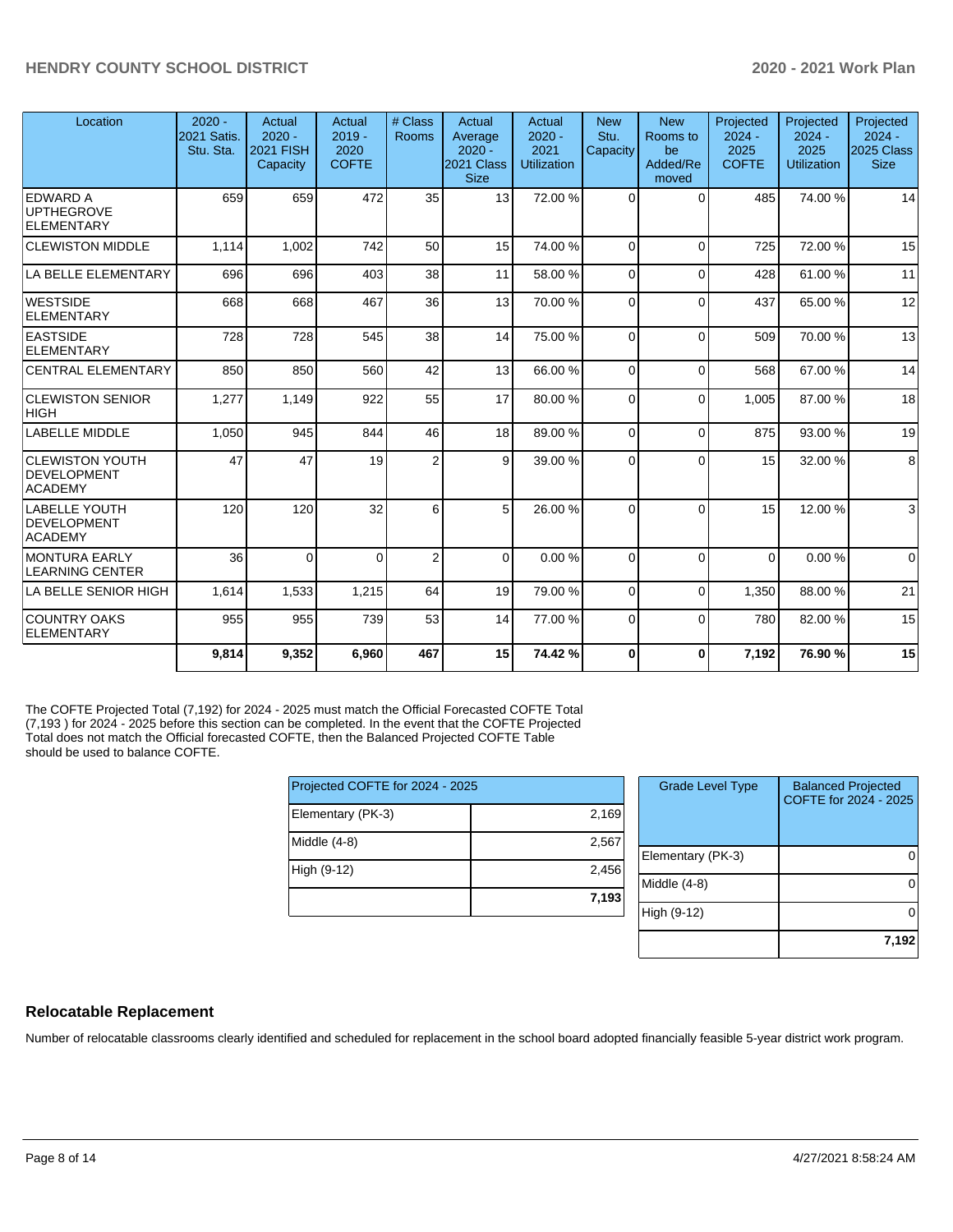### **HENDRY COUNTY SCHOOL DISTRICT 2020 - 2021 Work Plan**

| Location                               | $2020 - 2021$ | $2021 - 2022$ | $2022 - 2023$ | 2023 - 2024 | 2024 - 2025 | Year 5 Total    |
|----------------------------------------|---------------|---------------|---------------|-------------|-------------|-----------------|
| EDWARD A UPTHEGROVE ELEMENTARY         |               |               |               |             |             |                 |
| LA BELLE ELEMENTARY                    |               |               |               |             |             |                 |
| WESTSIDE ELEMENTARY                    |               |               |               |             |             |                 |
| <b>EASTSIDE ELEMENTARY</b>             |               |               |               |             |             |                 |
| <b>CENTRAL ELEMENTARY</b>              |               |               |               |             |             |                 |
| COUNTRY OAKS ELEMENTARY                |               |               |               |             |             | $\mathcal{P}$   |
| <b>Total Relocatable Replacements:</b> |               |               |               |             |             | 12 <sub>l</sub> |

#### **Charter Schools Tracking**

Information regarding the use of charter schools.

Nothing reported for this section.

#### **Special Purpose Classrooms Tracking**

The number of classrooms that will be used for certain special purposes in the current year, by facility and type of classroom, that the district will, 1), not use for educational purposes, and 2), the co-teaching classrooms that are not open plan classrooms and will be used for educational purposes.

| School                                 | School Type | $\parallel$ # of Elementary $\parallel$ # of Middle 4-8 $\parallel$ # of High 9-12<br><b>K-3 Classrooms I</b> | <b>Classrooms</b> | <b>Classrooms</b> | # of $ESE$<br><b>Classrooms</b> | # of Combo<br>Classrooms | Total<br><b>Classrooms</b> |
|----------------------------------------|-------------|---------------------------------------------------------------------------------------------------------------|-------------------|-------------------|---------------------------------|--------------------------|----------------------------|
| <b>Total Educational Classrooms: I</b> |             |                                                                                                               |                   |                   |                                 |                          | 0                          |

| School                               | School Type $\frac{1}{4}$ of Elementary $\frac{1}{4}$ of Middle 4-8 $\frac{1}{4}$ of High 9-12<br><b>K-3 Classrooms I</b> | <b>Classrooms</b> | <b>Classrooms</b> | $#$ of ESE<br><b>Classrooms</b> | # of Combo<br><b>Classrooms</b> | <b>Total</b><br><b>Classrooms</b> |
|--------------------------------------|---------------------------------------------------------------------------------------------------------------------------|-------------------|-------------------|---------------------------------|---------------------------------|-----------------------------------|
| <b>Total Co-Teaching Classrooms:</b> |                                                                                                                           |                   |                   |                                 |                                 | 0                                 |

#### **Infrastructure Tracking**

**Necessary offsite infrastructure requirements resulting from expansions or new schools. This section should include infrastructure information related to capacity project schedules and other project schedules (Section 4).** 

None

**Proposed location of planned facilities, whether those locations are consistent with the comprehensive plans of all affected local governments, and recommendations for infrastructure and other improvements to land adjacent to existing facilities. Provisions of 1013.33(12), (13) and (14) and 1013.36** must be addressed for new facilities planned within the 1st three years of the plan (Section 5).

None

**Consistent with Comp Plan?** Yes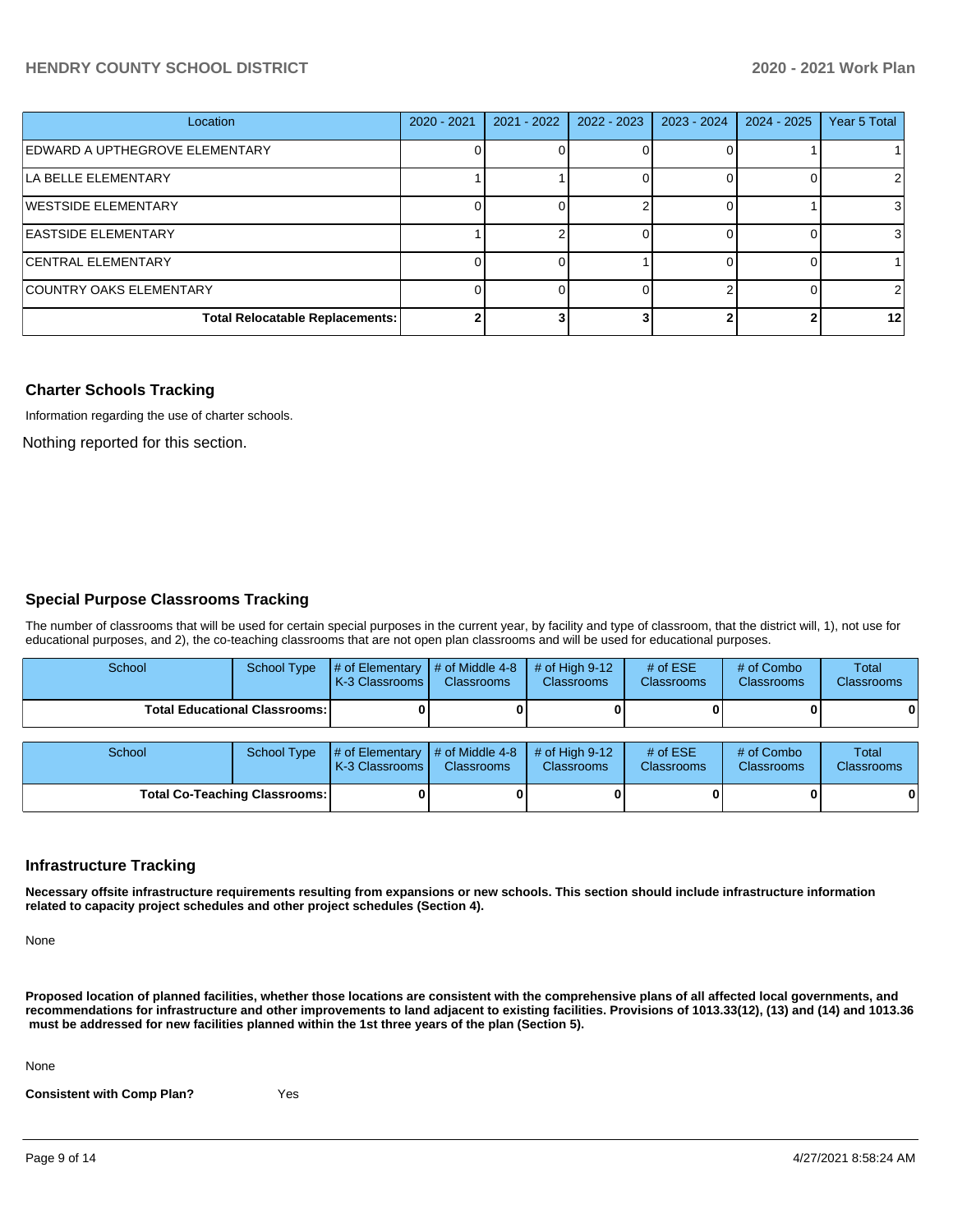### **Net New Classrooms**

The number of classrooms, by grade level and type of construction, that were added during the last fiscal year.

| List the net new classrooms added in the 2019 - 2020 fiscal year.                                                                                       |                                     |                            |                                |                        | List the net new classrooms to be added in the 2020 - 2021 fiscal<br>year. |                          |                                |                        |
|---------------------------------------------------------------------------------------------------------------------------------------------------------|-------------------------------------|----------------------------|--------------------------------|------------------------|----------------------------------------------------------------------------|--------------------------|--------------------------------|------------------------|
| "Classrooms" is defined as capacity carrying classrooms that are added to increase<br>capacity to enable the district to meet the Class Size Amendment. |                                     |                            |                                |                        | Totals for fiscal year 2020 - 2021 should match totals in Section 15A.     |                          |                                |                        |
| Location                                                                                                                                                | $2019 - 2020$ #<br><b>Permanent</b> | $2019 - 2020$ #<br>Modular | $2019 - 2020$ #<br>Relocatable | $2019 - 2020$<br>Total | $2020 - 2021$ #<br>Permanent                                               | 2020 - 2021 #<br>Modular | $2020 - 2021$ #<br>Relocatable | $2020 - 2021$<br>Total |
| Elementary (PK-3)                                                                                                                                       |                                     |                            |                                |                        |                                                                            |                          |                                |                        |
| Middle (4-8)                                                                                                                                            |                                     |                            |                                |                        |                                                                            |                          |                                | ΩI                     |
| High (9-12)                                                                                                                                             |                                     |                            |                                |                        |                                                                            |                          |                                |                        |
|                                                                                                                                                         |                                     |                            |                                | 0                      |                                                                            |                          | $\mathbf{0}$                   | 0                      |

#### **Relocatable Student Stations**

Number of students that will be educated in relocatable units, by school, in the current year, and the projected number of students for each of the years in the workplan.

| <b>Site</b>                                       | 2020 - 2021     | 2021 - 2022 | 2022 - 2023 | 2023 - 2024 | $2024 - 2025$ | 5 Year Average |
|---------------------------------------------------|-----------------|-------------|-------------|-------------|---------------|----------------|
| <b>CLEWISTON MIDDLE</b>                           | 0               | C           | 0           | 0           | 0             | 0              |
| LA BELLE ELEMENTARY                               | 72              | 224         | 224         | 224         | 224           | 194            |
| <b>WESTSIDE ELEMENTARY</b>                        | 61              | 112         | 112         | 112         | 112           | 102            |
| <b>EASTSIDE ELEMENTARY</b>                        | 126             | 150         | 150         | 150         | 150           | 145            |
| <b>CENTRAL ELEMENTARY</b>                         | 76              | 130         | 130         | 130         | 130           | 119            |
| LA BELLE SENIOR HIGH                              | 125             | 399         | 399         | 399         | 399           | 344            |
| LABELLE MIDDLE                                    | 22              | 54          | 54          | 54          | 54            | 48             |
| CLEWISTON YOUTH DEVELOPMENT ACADEMY               | $\Omega$        | $\Omega$    | $\Omega$    | $\Omega$    | $\Omega$      | $\mathbf 0$    |
| LABELLE YOUTH DEVELOPMENT ACADEMY                 | 95              | 30          | 30          | 30          | 30            | 43             |
| EDWARD A UPTHEGROVE ELEMENTARY                    | 22              | 224         | 224         | 224         | 224           | 184            |
| <b>COUNTRY OAKS ELEMENTARY</b>                    | 72              | 196         | 196         | 196         | 196           | 171            |
| <b>CLEWISTON SENIOR HIGH</b>                      | $\Omega$        | 136         | 136         | 136         | 136           | 109            |
| <b>MONTURA EARLY LEARNING CENTER</b>              | 36 <sup>1</sup> | 36          | 36          | 36          | 36            | 36             |
| Totals for HENDRY COUNTY SCHOOL DISTRICT          |                 |             |             |             |               |                |
| Total students in relocatables by year.           | 707             | 1,691       | 1,691       | 1,691       | 1,691         | 1,494          |
| Total number of COFTE students projected by year. | 7,047           | 7,134       | 7,182       | 7,200       | 7,193         | 7,151          |
| Percent in relocatables by year.                  | 10 %            | 24 %        | 24 %        | 23 %        | 24 %          | 21 %           |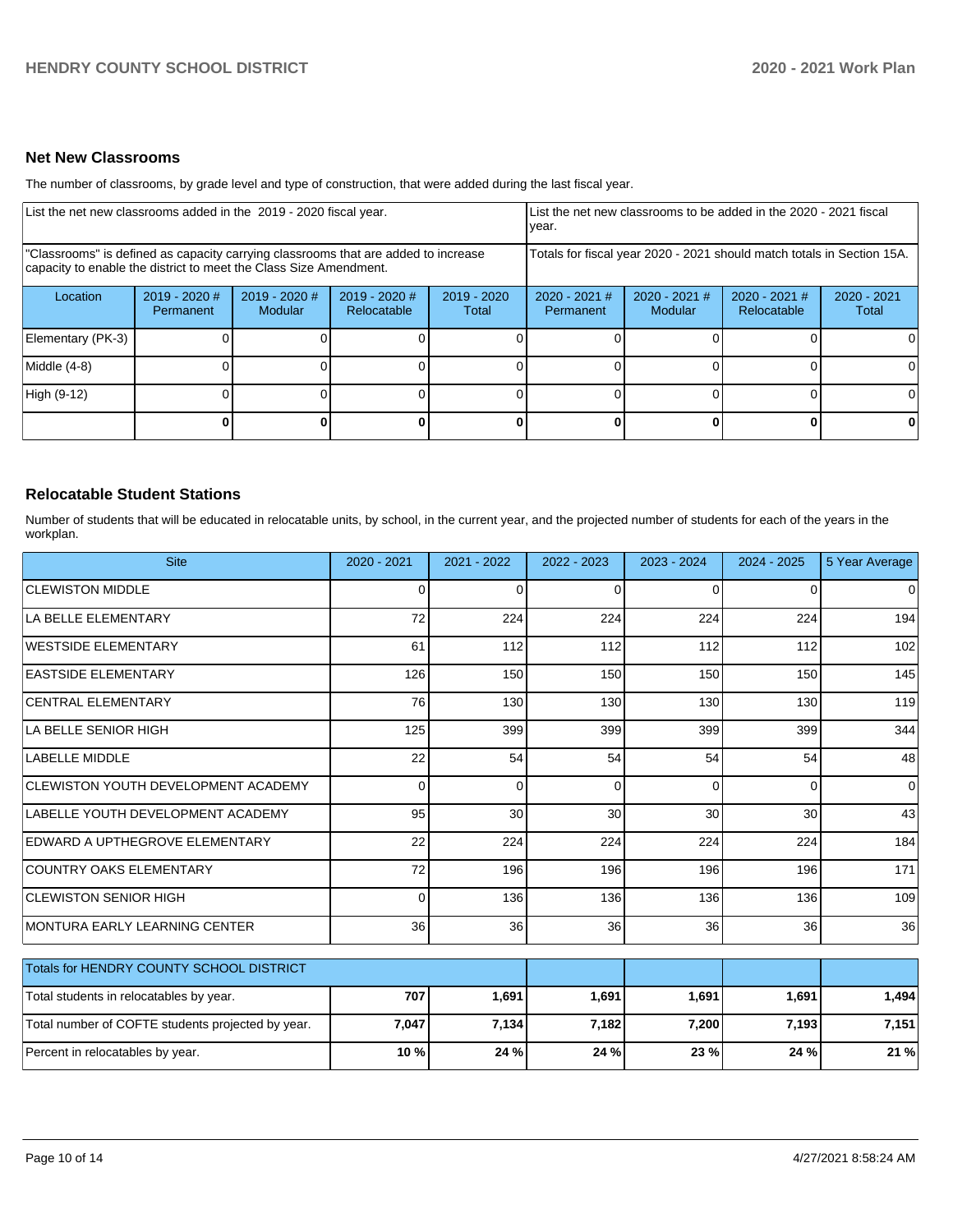# **Leased Facilities Tracking**

Exising leased facilities and plans for the acquisition of leased facilities, including the number of classrooms and student stations, as reported in the educational plant survey, that are planned in that location at the end of the five year workplan.

| Location                                   | # of Leased<br>Classrooms 2020 -<br>2021 | <b>FISH Student</b><br><b>Stations</b> | Owner                                  | # of Leased<br>Classrooms 2024 -<br>2025 | <b>FISH Student</b><br><b>Stations</b> |
|--------------------------------------------|------------------------------------------|----------------------------------------|----------------------------------------|------------------------------------------|----------------------------------------|
| <b>CENTRAL ELEMENTARY</b>                  | O                                        | $\Omega$                               |                                        | ∩                                        | 0                                      |
| LA BELLE SENIOR HIGH                       | U                                        | ∩                                      |                                        |                                          | $\overline{0}$                         |
| COUNTRY OAKS ELEMENTARY                    | 0                                        | 0                                      |                                        | $\Omega$                                 | 0                                      |
| <b>CLEWISTON SENIOR HIGH</b>               | $\Omega$                                 | <sup>0</sup>                           |                                        | $\Omega$                                 | $\Omega$                               |
| LABELLE MIDDLE                             | $\Omega$                                 |                                        |                                        | ∩                                        | 0                                      |
| <b>CLEWISTON YOUTH DEVELOPMENT ACADEMY</b> | $\Omega$                                 | 0                                      |                                        | 0                                        | $\overline{0}$                         |
| LABELLE YOUTH DEVELOPMENT ACADEMY          | $\Omega$                                 | 0                                      |                                        | $\Omega$                                 | $\Omega$                               |
| MONTURA EARLY LEARNING CENTER              | 2                                        |                                        | 36 Central County<br>Drainage District | 2                                        | 36                                     |
| <b>EDWARD A UPTHEGROVE ELEMENTARY</b>      | $\Omega$                                 | ∩                                      |                                        | $\Omega$                                 | $\Omega$                               |
| <b>CLEWISTON MIDDLE</b>                    | $\Omega$                                 |                                        |                                        | $\Omega$                                 | 0                                      |
| LA BELLE ELEMENTARY                        | $\Omega$                                 | 0                                      |                                        | 0                                        | $\overline{0}$                         |
| <b>WESTSIDE ELEMENTARY</b>                 | $\Omega$                                 | O                                      |                                        | $\Omega$                                 | $\Omega$                               |
| <b>EASTSIDE ELEMENTARY</b>                 | $\Omega$                                 | O                                      |                                        | U                                        | $\Omega$                               |
|                                            | 2                                        | 36                                     |                                        |                                          | 36                                     |

# **Failed Standard Relocatable Tracking**

Relocatable units currently reported by school, from FISH, and the number of relocatable units identified as 'Failed Standards'.

Nothing reported for this section.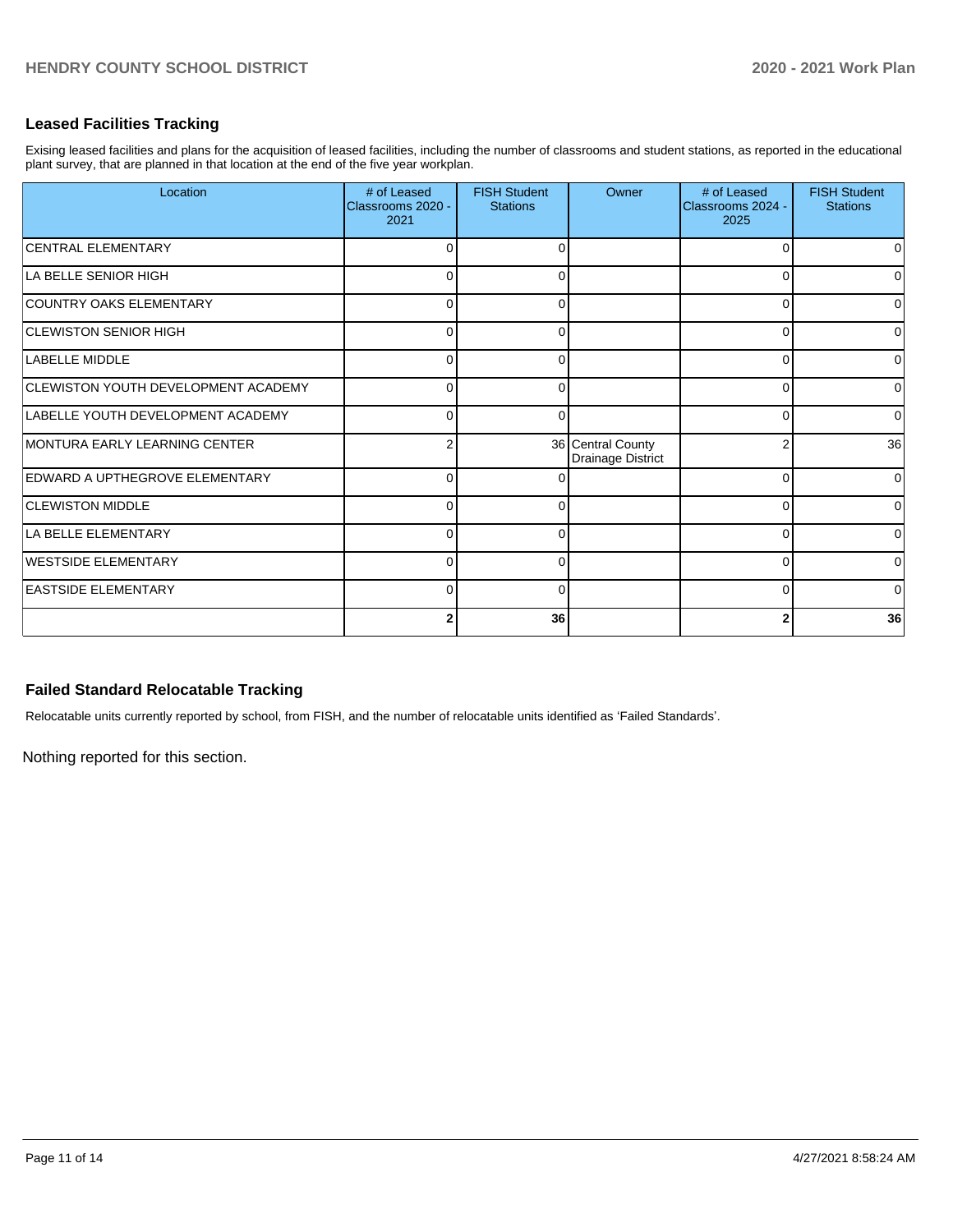# **Planning**

#### **Class Size Reduction Planning**

**Plans approved by the school board that reduce the need for permanent student stations such as acceptable school capacity levels, redistricting, busing, year-round schools, charter schools, magnet schools, public-private partnerships, multitrack scheduling, grade level organization, block scheduling, or other alternatives.**

The district is considering redistricting,grade level reconfiguration,and block scheduling.

#### **School Closure Planning**

**Plans for the closure of any school, including plans for disposition of the facility or usage of facility space, and anticipated revenues.** 

None

# **Long Range Planning**

#### **Ten-Year Maintenance**

District projects and locations regarding the projected need for major renovation, repair, and maintenance projects within the district in years 6-10 beyond the projects plans detailed in the five years covered by the work plan.

Nothing reported for this section.

#### **Ten-Year Capacity**

Schedule of capital outlay projects projected to ensure the availability of satisfactory student stations for the projected student enrollment in K-12 programs for the future 5 years beyond the 5-year district facilities work program.

Nothing reported for this section.

#### **Ten-Year Planned Utilization**

Schedule of planned capital outlay projects identifying the standard grade groupings, capacities, and planned utilization rates of future educational facilities of the district for both permanent and relocatable facilities.

| Grade Level Projections         | <b>FISH</b><br><b>Student</b><br><b>Stations</b> | <b>Actual 2019 -</b><br>2020 FISH<br>Capacity | Actual<br>$2019 -$<br>2020<br>COFTE | Utilization | Actual 2019 - 2020   Actual 2020 - 2021 / 2029 - 2030 new   Projected 2029 -   Projected 2029 -<br>Student Capacity to be added/removed | 2030 COFTE | 2030 Utilization |
|---------------------------------|--------------------------------------------------|-----------------------------------------------|-------------------------------------|-------------|-----------------------------------------------------------------------------------------------------------------------------------------|------------|------------------|
| Elementary - District<br>Totals | 4.556                                            | 4.556                                         | 3.186.70                            | 69.95 %     |                                                                                                                                         | 3.187      | 69.95 %          |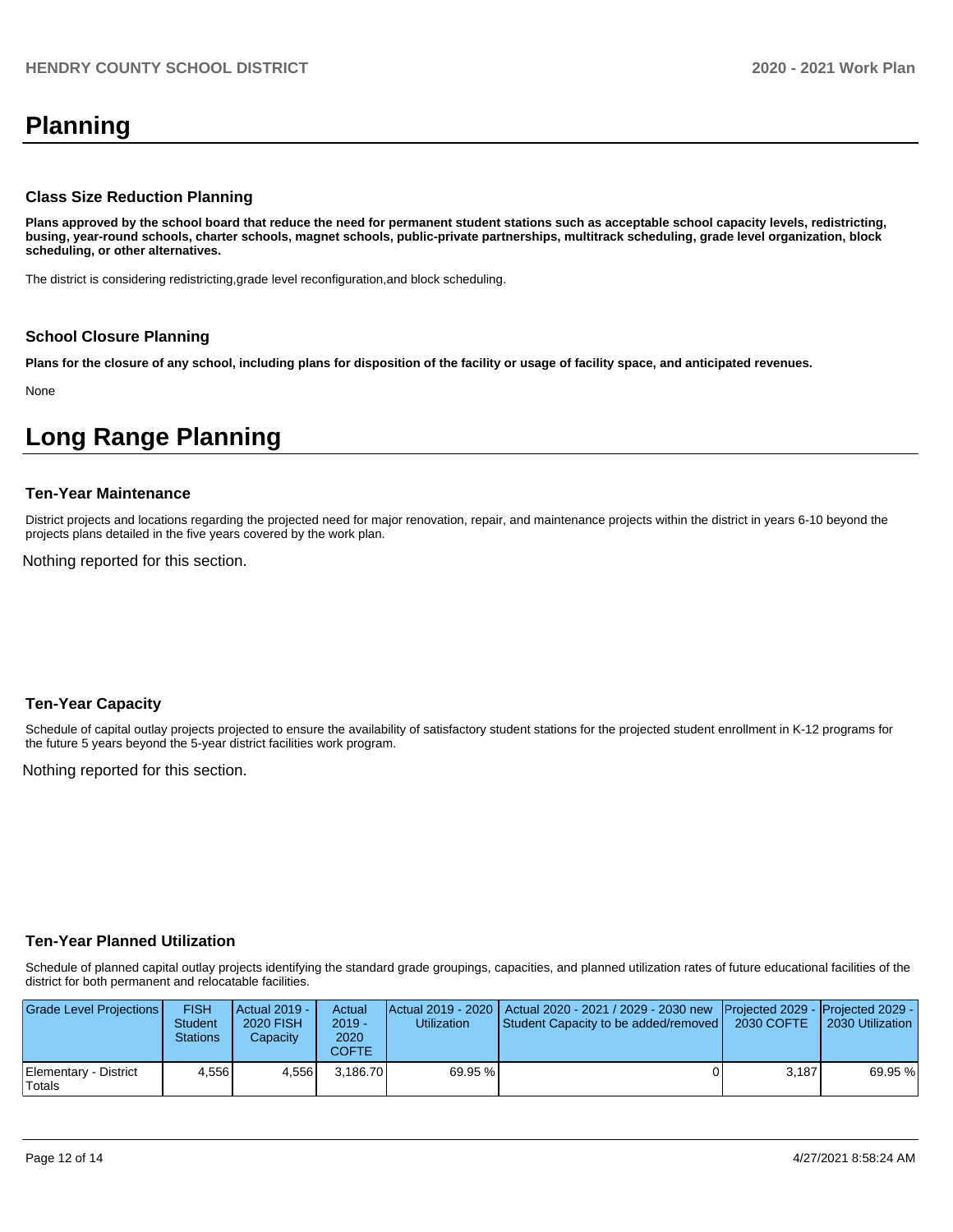|                          | 9.814            | 9.352 | 6.960.18 | 74.42 % | 6,960 | 74.42%  |
|--------------------------|------------------|-------|----------|---------|-------|---------|
| lOther - ESE. etc        | 203 <sub>1</sub> | 167   | 50.30    | 29.94 % | 50    | 29.94 % |
| High - District Totals   | 2.891            | 2,682 | 2,137.12 | 79.68 % | 2.137 | 79.68%  |
| Middle - District Totals | 2.164            | 1.947 | .586.06  | 81.46 % | 1.586 | 81.46 % |

**Combination schools are included with the middle schools for student stations, capacity, COFTE and utilization purposes because these facilities all have a 90% utilization factor. Use this space to explain or define the grade groupings for combination schools.** 

No comments to report.

#### **Ten-Year Infrastructure Planning**

**Proposed Location of Planned New, Remodeled, or New Additions to Facilities in 06 thru 10 out years (Section 28).**

Nothing reported for this section.

Plans for closure of any school, including plans for disposition of the facility or usage of facility space, and anticipated revenues in the 06 thru 10 out **years (Section 29).**

Nothing reported for this section.

#### **Twenty-Year Maintenance**

District projects and locations regarding the projected need for major renovation, repair, and maintenance projects within the district in years 11-20 beyond the projects plans detailed in the five years covered by the work plan.

Nothing reported for this section.

#### **Twenty-Year Capacity**

Schedule of capital outlay projects projected to ensure the availability of satisfactory student stations for the projected student enrollment in K-12 programs for the future 11-20 years beyond the 5-year district facilities work program.

Nothing reported for this section.

#### **Twenty-Year Planned Utilization**